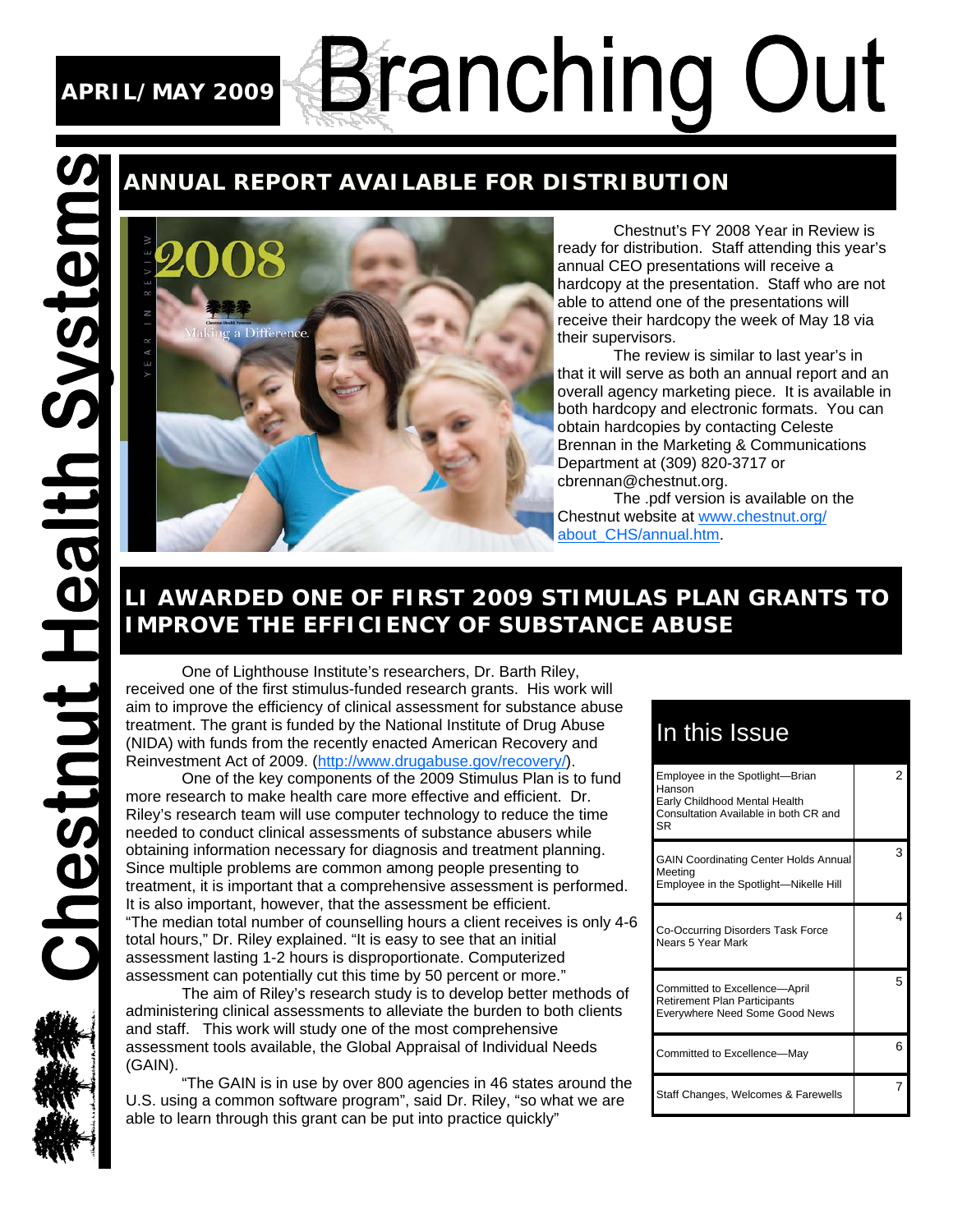#### **EMPLOYEE IN THE SPOTLIGHT—BRIAN HANSON SUBMITTED BY RASHID MUHAMMAD, RESIDENTIAL UNIT COORDINATOR**



Brian Hanson has been working at Chestnut Health Systems since September of 2003. He is a valued employee who demonstrates dedication to his duties, and brings a nice blend of professionalism and humor to the team. He began here at CHS as a Adolescent Residential Counselor on the Voyager Unit. After performing well as a Residential Counselor, in December of '04 he was promoted to be a Residential Counselor Shift Supervisor. Brian was proficient in this position in terms of being the go to person for the other staff, during hectic evenings. He then accepted a position working with the Lighthouse Institute in May of '05, doing counseling making use of his Adolescent Community Reinforcement Approach (ACRA) certification. He earned his CADC in June of '06. In August of 2007 he returned to residential adolescent treatment as a Clinician, where he makes use of his ACRA background, sense of being a team-player, and witty humor, to efficiently serve as a Primary Counselor to this day.

Brian has 2 kids, and is married to the adolescent residential 3rd shift supervisor Jenni Hanson. He is currently working to further his professional education by pursuing his Master's Degree online in Family Life Education at Concordia University, St. Paul Minnesota. We appreciate his effort and dedication to help the youth here at Chestnut Health Systems.

#### **EARLY CHILDHOOD MENTAL HEALTH CONSULTATION AVAILABLE IN CENTRAL AND SOUTHERN REGIONS SUBMITTED BY CRIS STANEK, CLINICIAN**

 Chestnut Health Systems is providing mental health consultation for early childhood educators and caregivers through a grant-funded program called Caregiver Connections. Everyday, 12 million children under the age of five attend childcare and preschool. It is clear that the earliest years in a child's life matter most for their future development. However, preschool age children are 4 times more likely to be "expelled" from preschool or childcare than school age children. Research has shown that when childcare providers receive mental health consultation services on the children in their care, this statistic is greatly improved. Caregiver Connections aims to provide this much needed support, training and consultation to help strengthen the relationship between caregiver and child in these critical years. When children have a healthy and positive relationship with a caring adult in early childhood they are more likely to be successful in later school years and it lowers their risk factors for substance abuse, incarceration and more.

 Cris Stanek, LCSW, in the Central Region and Jenna Kelly, LCSW, in the Southern Region are pioneering through the emerging field of early childhood mental health. This unique, free support program helps child care providers recognize, understand and respond to the social emotional needs of the children in the care (birth through age five).

 Cris and Jenna consult on many issues including: biting, hitting, over-activity, developmental concerns and

disabilities, shyness, excessive tantrums or crying, classroom discipline, and talking to parents about tough issues. They also help caregivers access re-



sources for children, families and their own childcare programs. In addition, they facilitate a number of workshops and trainings that help strengthen the skills of early educators and caregivers on topics such as trauma, social skills, positive discipline, etc. In short, childcare providers are not just "babysitters"; they are helping raise our next generation of children. This is a huge and significant job and the more support that they receive, the better outcomes the children in their care will have! By supporting the caregivers, Chestnut continues to Make A Difference: Improving the Quality of Life through Excellence in Service. For more information on this program, which is available throughout the entire state, please visit www.caregiverconnections.org.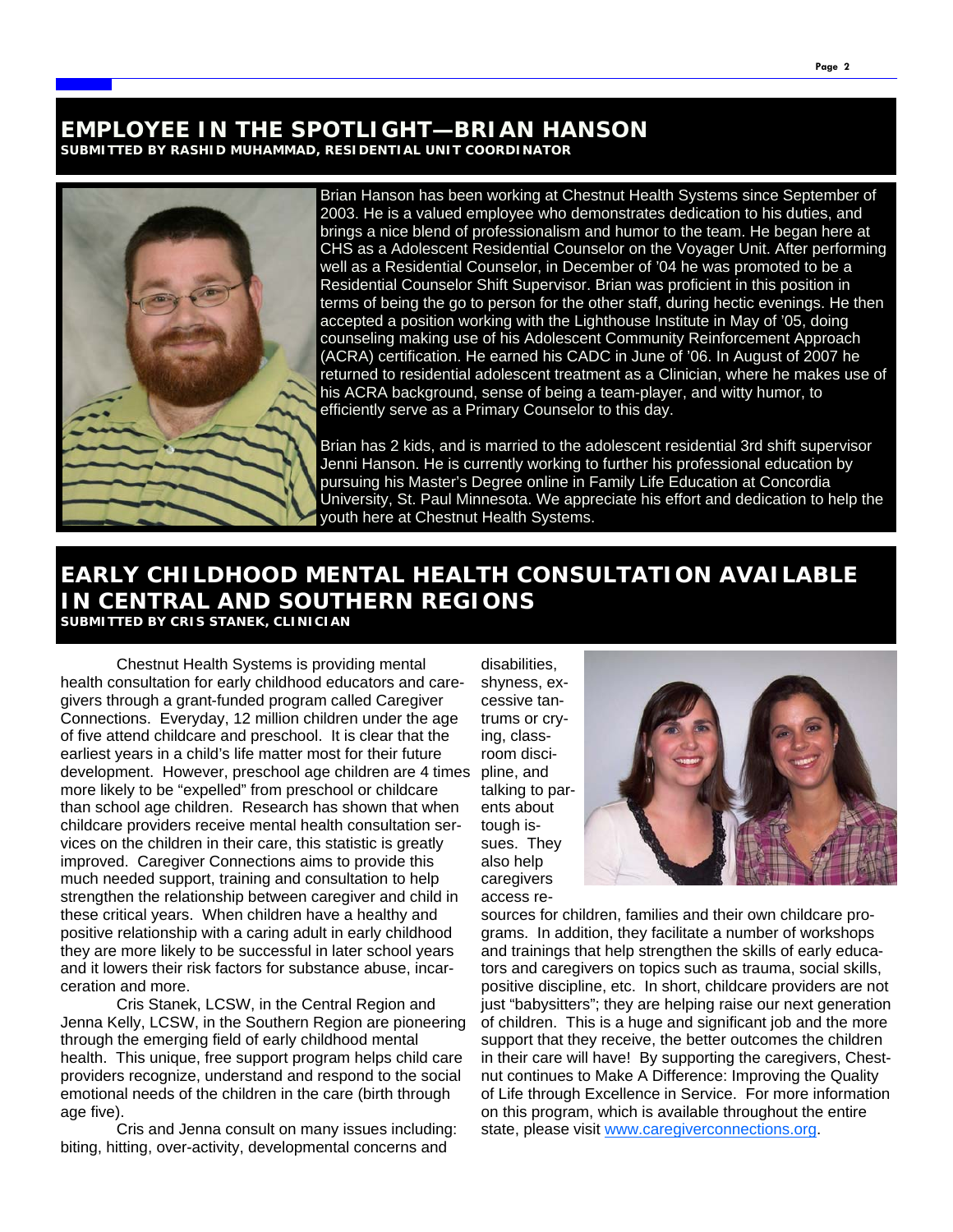#### **GAIN COORDINATING CENTER (GCC) HOLDS ANNUAL MEETING SUBMITTED TIM FEENEY, TECHNICAL WRITING COORDINATOR**

On February 27 the staff of the Lighthouse Institute's GAIN Coordinating Center gathered to review accomplishments from the past year and look forward to 2009 and beyond.

One of the biggest changes in the past year was the move in October to the new building at the Crossroads Center, finally providing a space for staff that had been spread across the King, 702, 720, and 722 buildings. The new building features an AV-equipped training room, enabling LI to hold trainings on-site and help reduce costs to our clients.

Mike Dennis, director of the GCC, reported that GAIN data had been used in presentations to the Obama transition team, Congress, and the Office of National Drug Control Policy to demonstrate the effectiveness and value of the Assertive Adolescent Family Therapy (AAFT) program, which also demonstrates that the GCC's work has gotten results at the national level.

There have been a number of other developments,

including but nowhere near limited to:

- Dozens of new publications utilizing GAIN data, with many more on the way from both GCC staff and external analysts.
- The rollout of GAIN ABS (Assessment Building System), the much-in-demand online version of the GAIN assessment.
- Substantial changes to the GAIN national training model and materials.
- New GAIN clinical interpretation trainings.
- The start of a major three-year plan to bring the GAIN to Quebec.

You can read about these items and other GCC news in the *GCC Insider*, the GCC newsletter, available at http:// www.chestnut.org/LI/gain/GCC/index.html.

### **EMPLOYEE IN THE SPOTLIGHT— NIKELLE HILL, MA, LPC**

**SUBMITTED BY CONNIE MCCARTHY, MSW, ADULT OUTPATIENT COORDINATOR- ST. CLAIR/ MADISON COUNTY** 



 Born & raised in rural Washington State, Nikelle started her career in mental health at the young age of 12! Little did she know that her career path would eventually connect her to her husband Johnny, earn her the nickname of "Bird Lady" and allow her to study in a country where Freudian theory is the standard of care.

 Nikelle earned her B.A. in psychology while attending Central Washington University. While there, she was the manager of an operant conditioning lab working with research pigeons. Thus the name, "Bird Lady." It was also there that she met her husband, Johnny, through the psychology program's psychology club. After graduation, Nikelle continued on in experimental psychology for approximately a year and Johnny went back into the military as an Officer.

 In 2003, Johnny and Nikelle were deployed to Ramstein, Germany. There, she began working on her Master's Degree through Bowie State University by attending a branch campus located on the base. Through the military, she had the opportunity to work in an inpatient psychiatric unit called 9C at Landstuhl Regional Medical Center. At 9C, Nikelle

worked with Veterans who were coming back from Iraq and Afghanistan. It was here that she became very familiar with treating PTSD, anxiety and depression. Due to the standards and requirements of the military, she did not have any client's who would miss appointments and there was always guaranteed outpatient services upon leaving in-patient care. Nikelle reports, "some clients got better more quickly, but there were those who used mental health for malingering purposes to avoid assignments, deployments and other undesirable job duties."

 Upon returning to the United States and moving to Illinois, Nikelle obtained employment through CHASI. While Nikelle found many benefits of her work through CHASI, she also found herself missing the mental health focus of treatment and applied with Chestnut Health Systems. Today, Nikelle is a certified facilitator for the W.R.A.P. group and the facilitator for the D.B.T. group. She also sees a large number of individuals for therapy as well. Her goals for the future include obtaining her LCPC and branching out the types of groups that she offers. She has been identified as a key member of the OPMH team and has brought the Madison County team together.

 You can find Nikelle participating in her love of sports through the Scott Air Force Base Volleyball league and engaging clients, co-workers, and anyone who will listen in a discussion about relaxation and anxiety maintenance techniques. Nikelle is happily married to Johnny Hill (who is currently deployed to Baghdad) and has a wonderful cat, Jasper, who has his own unique anxious personality.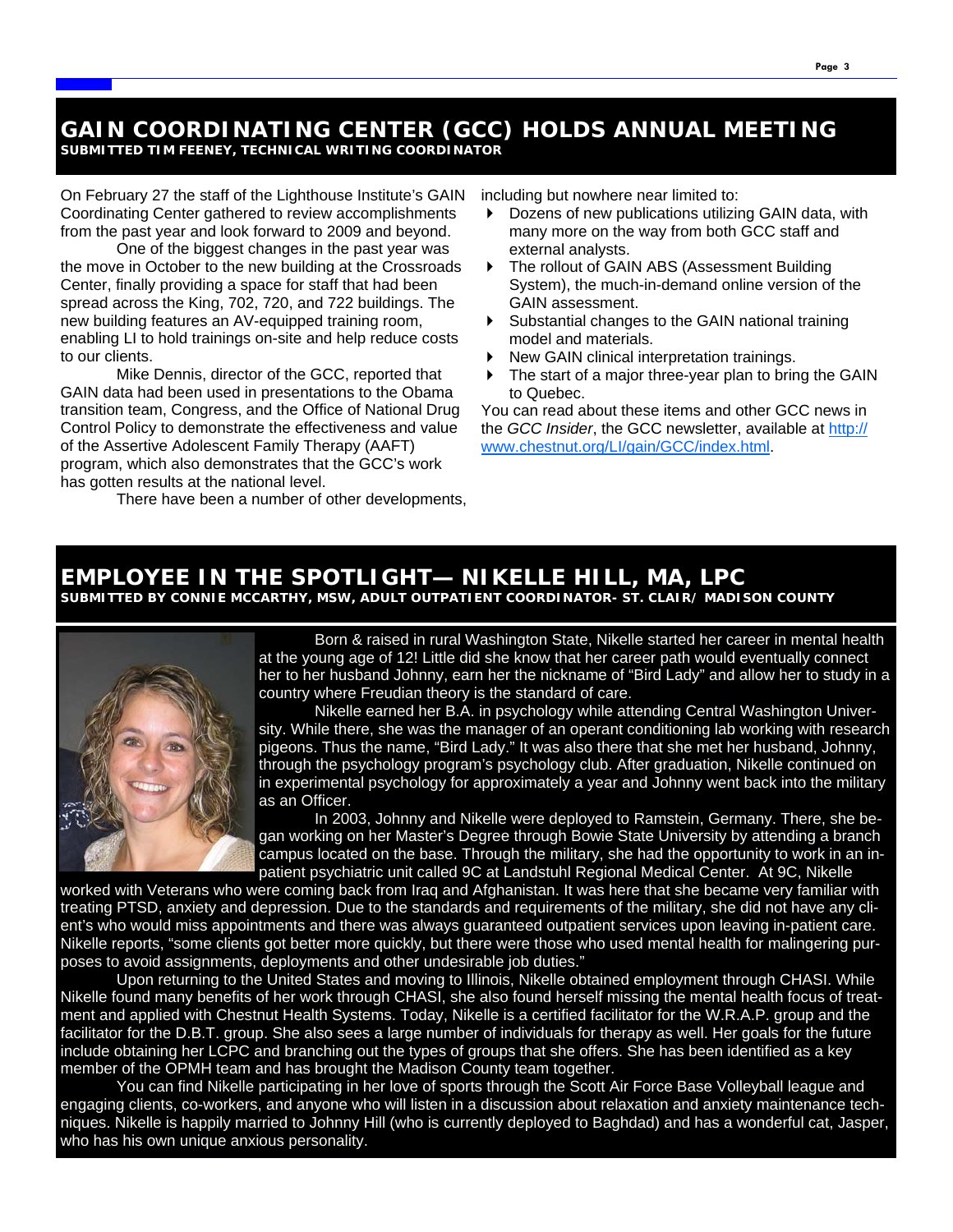Chestnut's Co-Occurring Disorders Task Force (COD) was started in the middle of 2004. At our first meeting we had ten members, five mental health (MH) and five substance abuse (SA) supervisors. The purpose of the group was to identify and solve system issues that arose from a consumer receiving treatment in both MH and SA programs. When we first started, SA and MH were divided and fragmented with minimal communication and care coordination. Bottom line - MH didn't know what SA was working on with the same consumer and visa versa. As you can imagine, we saw this as a big problem; hence, the task force was formed.

 Today, COD is approaching five years in existence. Our membership has grown from the original 10 to 20. Although there are 20 core members, other individuals within the agency often consult with COD workgroups to assist with projects we are working on. Once a year, COD reviews the group's goals and objectives to ensure we are working on the most pressing issues. In our 2009 review, the group realized we had accomplished 75% of what we had originally set out to do and all outstanding issues were being worked on by existing workgroups.

 In 2006, the COD group projects became so extensive that we broke the group into workgroups that meet in-between monthly COD meetings. These groups work on projects outside of the main group and then report out within the monthly group getting feedback based upon updates. Currently, COD has the following workgroups: shared client workgroup, cultural competency, resource development, expanding employment opportunities, employment opportunities training, intake/assessment, clinical core competency, engaging and integrating consumers into the community, in-service training, and recovery oriented services.

 Here are some of the exciting work that has come from those workgroups in the past year:

- A centralized community resource data website has been set up fro all staff to access within the Southern Region (SR). Previously, each department had their own resource manual. With the centralized community resource site, the information is accessible to all staff and reduces time staff spends looking up resources.
- Creating and modifying the integrated assessment which allows the intake assessor to evaluate for both substance abuse and mental health disorders regardless of what department a consumer receives their intake within. The modifications will reduce time and redundancy of assessment questions for consumers.
- Develop electronic saving system which allows for staff in multiple departments who are working on a mutual consumer's care to share treatment plans, progress notes, and eventually a consultation form which would allow for realtime updates for all person's involved in that consumer's care.
- Develop and review Interdisciplinary trainings (IDT). There are two monthly IDT forums – one for children and adolescents and the other for adults. The purpose of the group is to

have clinicians from every program and department represented to offer case guidance for challenging cases.

- Expansion of employment opportunities for existing consumers of CHS. This required initial exploration of current policies and procedures around hiring consumers of mental health services as employees and subsequently offered recommendations for new policies around these issues. These recommendations were adopted. We want to promote a culture of work as part of recovery. More recently the group has helped the Individual Placement and Support (IPS) program sustain fidelity by conducting an internal audit. They continue to look for other avenues surrounding broadening opportunities for employment for consumers.
- Create a survey tool that measured staff's overall attitudes about hiring consumers of mental health services as employees. Based upon the survey, a training was developed to address concerns reported by staff. A post-survey was conducted after the training to see if attitudes had positively shifted. They had.
- DMH in the past few years has added a treatment expectation to integrate consumers into their community. There is a focus on consumers utilizing their natural supports vs. treatment providers. Work has begun to ensure treatment planning and intake processes discuss the short-term nature of services from the beginning of treatment instead of talking about discharge and community involvement at the end of treatment.
- Recovery Oriented Services Inventory (ROSI) is used to evaluate the consumer's impression of Chestnut's recovery values and how they are expressed throughout our services. To date, all SR programs have been surveyed. On a scale of 1 (strongly disagree) to 4 (strongly agree), the results are as follows:

 $Empowerment - 3.3$ Health/Wellness – 3.2  $Hope - 3.3$  $Respect - 3.3$ Spirituality & Connectedness – 3.2

- In-Service Trainings are again being offered once a month. The list of these trainings can be found on the intranet,/For your Information/Training Opportunities. These were created based on employee feedback about topics that could be helpful to increase their cross-competency and are adjusted according to staff feedback.
- Develop competency standards for core clinical skills and approaches.
- Ensure Chestnut programs are aware of SR community, cultural group's treatment needs and necessary considerations when serving individuals from within those groups. Also provide a forum for cultural leaders to talk directly to us about needs.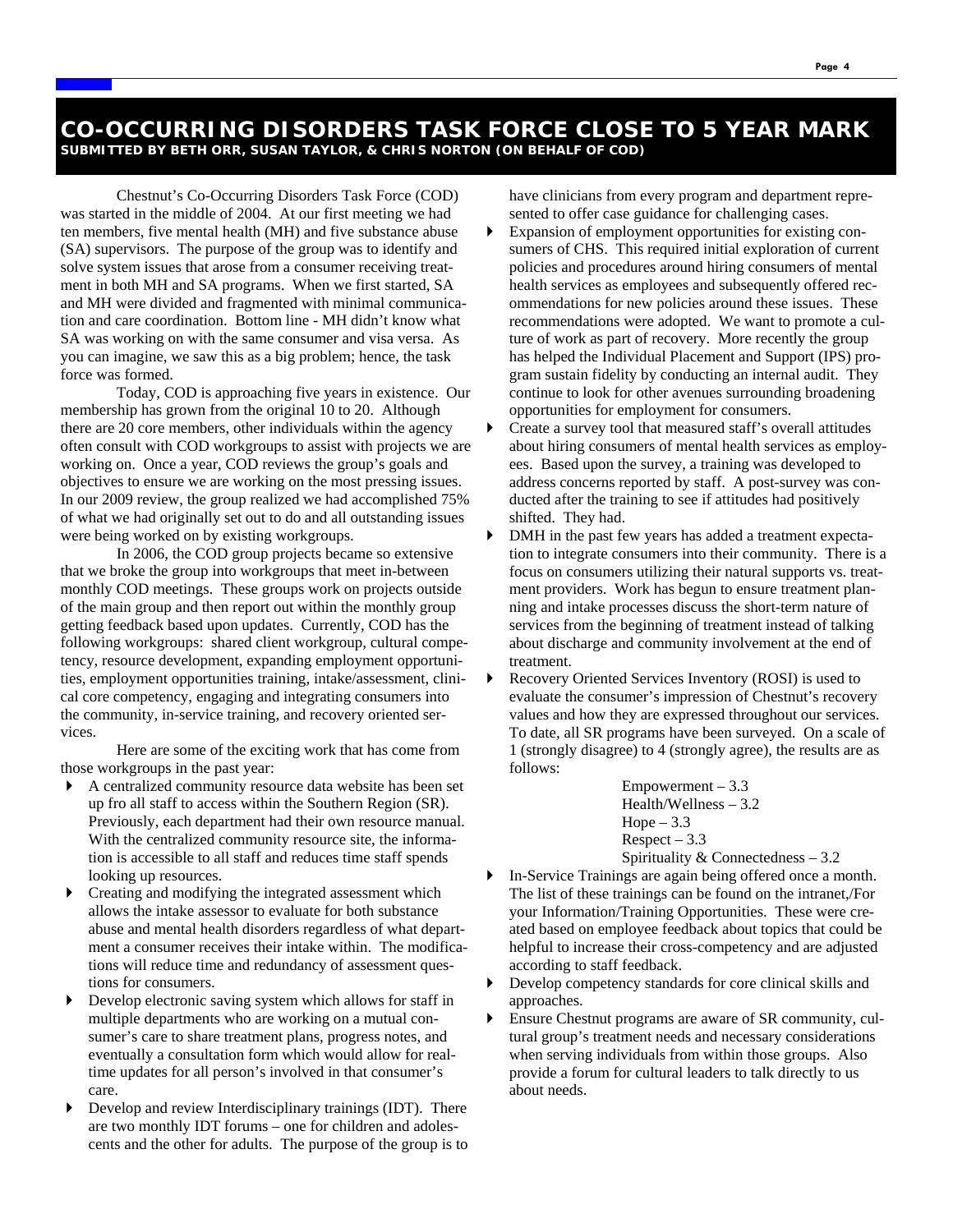## **COMMITTED TO EXCELLENCE—APRIL**

#### The following members of our staff have received Committed To Excellence

#### **Southern Region**

**Sandy Bisto**, Medical Records Representative, for being an awesome **Central Region** co-worker and a quick learner.

**Keri DeFrates**, Case Manager, for volunteering to help out to ensure all clients were getting the services they need.

**Karen Duke**, Medical Records Representative, for helping out whenever needed. Thank you!

**Karen Duke**, Medical Records Representative, for her continued dedication and excellence in helping the outpatient staff and clients.

**Mike Cathorall**, Maintenance Worker, for helping the warehouse. Thank you so much!

**Jessica Fraser**, Child & Adolescent Services Coordinator, for her dedication to the professional development of Northgate's Outpatient Mental Health team.

**Jacquelyn Hall-Davis**, Staff Psychiatrist, for going the extra mile to work cooperatively and enthusiastically with Chestnut staff.

**Carrie Hilling**, Clinician, for her dedication to improving the quality of the med. maintenance program!

**Ron Hinton**, PC Technician, for taking the time to move some computer equipment at last minute notice. You Rock!

**Sandra Hubbard**, Clinician, for effectively managing a large case load. Your commitment to the team is greatly appreciated!

**Annie Ketterer**, Clinician, for being able to review charts.

Gus Moore, Utility Worker, for taking the time to help move office furniture. Thank you!

**Jennifer Pastoriza**, Secretary/Receptionist, for her continued dedication and support to the outpatient staff. Thanks!

**Jennifer Pastoriza**, Secretary/Receptionist, for helping out whenever needed!

**Melissa Rice**, Secretary/Receptionist, for helping out whenever needed! **Melissa Rice**, Secretary/Receptionist, for her continuous demonstration of quality service and willingness to go the extra mile.

**Suzy Spriggs**, Outreach Worker, for going above and beyond for the clients and fellow staff members.

**Margaret Regnier**, EAP Records Clerk, for always being willing to help out CGP with any projects. Thank you!

**Lauren Ward**, Office Assistant, for all of her help in records. Thank you!

**MIS Department**, MIS Department, for being so patient to help with a office move. Thank you!

**Kara Alt,** Residential Counselor, for making everyone's job easier by helping keep the unit organized and clean. You are appreciated!

**Erica Armstrong**, Residential Counselor, for reacting quickly to a altercation on the unit and staying four hours past her scheduled shift to make sure the paperwork was completed. You Rock!

**Bethany Bane**, Residential Counselor, for helping to recreate the Discovery self curriculum. Thank you!

**Becky Bauer**, EAP Case Manager, for helping CFS out by meeting with another staff member's client in her absence. Thank you!

**Michelle Bernal**, Residential Counselor, for taking the time to help a client process his feelings.

**Tim Carrasca**, Residential Counselor, for helping administer surveys on the unit. Thank you!

**Adrian Cooper**, Residential Counselor, for working hard to help the clients stay on schedule and getting everything accomplished on a hectic day. Thank you!

**Justin Duckwiler**, Residential Counselor, for participating in his first A-CRA training!

**Mark Farnsworth**, Residential Counselor, for developing and presenting a training for supervisors on organizational change management. Thank you!

**Carlos Guzman**, Intern, for reacting quickly to a situation on the unit and assisting in keeping both clients and staff safe. Thank you!

Kimberly Harden, Clinician , for investing a lot of time in trying to help a recent admit choose to stay in residential treatment. Thank you!

**Kathy McCool**, Receptionist, for working very hard to complete a project for the case management staff. Thank you!

**Jennifer Tarpley**, International Case Manager, for handing crisis services overseas and providing excellent follow up to the customer. Thank you!

#### **RETIREMENT PLAN PARTICIPANTS EVERYWHERE NEED SOME GOOD NEWS!**

**SUBMITTED BY STACE A. HILBRANT, MANAGING DIRECTOR, 401KADVISORS, LLC** 

 Doesn't it seem like 100% of the economic news in the past year and a half has been negative? Here are a few tidbits of good news for once:

 General Motors has told the Obama administration that it would not need a \$2 billion government loan for this month (March) after all and Bank of America (whose CEO Kenneth Lewis said banks are not in "nearly as dire shape as some would have us believe"), not to mention the chairman of the Financial Accounting Standards Board (who told the House Financial Services subcommittee on capital markets that the board "could have the guidance in three weeks" on so-called "mark-to-market" accounting).

 For the week of March 13, 2009, a few major U.S. stock indexes enjoyed their best gains in months. The Dow rose 239.66 points (3.5%) to 7,170.06, while the S&P

500 closed up 29.38 points (4.1%) to 750.74, and the NASDAQ gained 54.46 points (4%) to 1,426.10. The Russell 2000 surged 23.82 points (6.5%) to close at 390.12, and the Dow Jones Wilshire 5000 ended the session 307.52 points higher (4.2%) at 7,626.27. Yes we have a lot of ground to make up, but isn't it good to see good news in the markets for once?

 And here is another piece of decent news: The Commerce Department reported that retail sales, excluding autos, fell just 0.1% in February, far less than the 0.7% decline anticipated. Meanwhile, the Commerce Department also revised January's figures to a gain of 1.8%, the best in three years..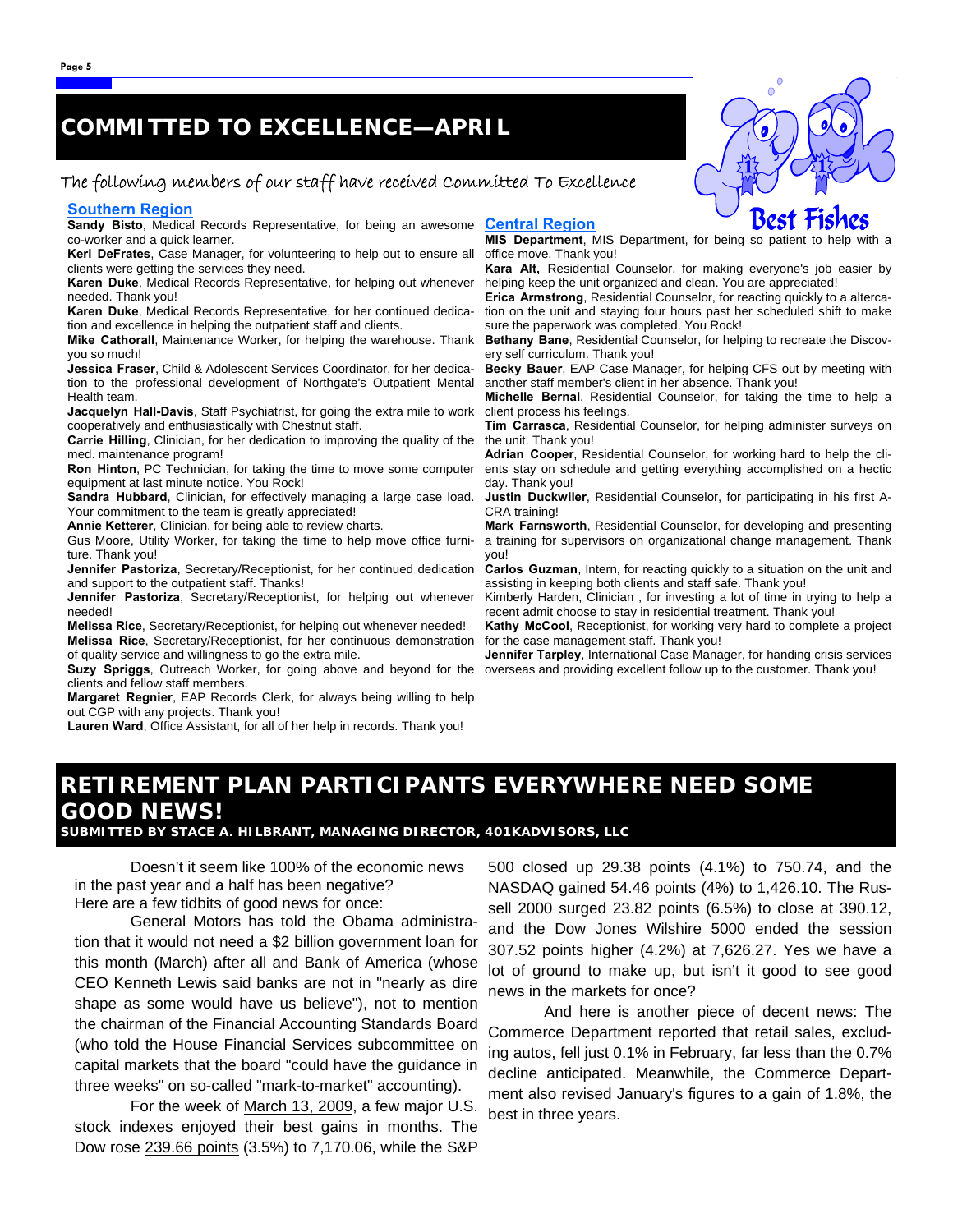## **COMMITTED TO EXCELLENCE—MAY**

#### The following members of our staff have received Committed To Excellence awards this past month:

#### Central Region

Kara Alt, Residential Counselor, for being consistent and reliable in making sure clients are up to date on their ACRA skills.

Michelle Bernal, Residential Counselor, for spending personal time to creat a "Strong Woman Workbook" for the benefit of the Odyssey unit. Her work is greatly appreciated.

Monte Briggs, Maintenance Worker, for promptly fixing an electricity problem.

Ray Collins, EAP Business System Administrator, for quickly handeling a security situation.

Kali Caldwell, Residential Counselor, for being friendly and personable on the unit to both staff and peers. Thank you!

Jennifer Gilliam, GCC Event Coordinator, for coordinating all necessary accomodations and helping to ensure the successful support of the ERI 5yr project!

Ashlee Gilot, Residential Counselor, for being team oriented and willing to help out in order to make sure all responsibilites are handled on all shifts.

Kimberly Harden, Clinician, for taking a lot of time out for her schedule to help train a new staff member on ESSIST. Liz Helton, Clinician, for helping with administering surveys on the unit.

Jenna Huschen, Residential Counselor, for consistently being there for the team.

Laura Kelly-Gray, GAIN Project Coordinator, for doing a great job in leading her first National GAIN Training. Thanks!

Kelly Luckey, Residential Unit Coordinator, for being willing to come to work on her day off and assist the team following a restraint. Thanks Kelly!

Chris Macpherson, Research Project Assistant, for volunteering many overtime hours to complete data entry for an RMC WO project. Thank you!

Marcie Merrill, Residential Counselor, for being so supportive and engaged in our clients treatment.

Nina Moran, EAP Case Manager, for being willing and flexible to assist with picking up extra on-call hours due to co-workers absence. Thanks!

Amy Mueller, Case Manager, for staying late on a Friday afternoon to admit an adolescent into residential treatment.

Trena Mullenix, Research Project Assistant, for volunteering many overtime hours to complete an RMC WO project. Thank you!

Jessica Nash, Client Records Clerk, for always being willing to pitch in when there is a need and assist with other projects when her schedule permits. Thanks!

Jeff Ohmart, Detox Counselor, for coming in on his day off to help take clients to an Alumni Event. Thanks Jeff!

Doug Peppers, Maintenance Worker, for being so patient during an office move.

Sara Pieper, Residential Counselor, for being team oriented and willing to help out in order to make sure all responsibilities are handled on all shifts.

Sara Pieper, Residential Counselor, for being team focused and staying two hours past her shift to finish up special projects.

Tony Riggs, Residential Counselor, for reacting quickly to a situation on the unit. Thanks Tony!

Brandon Robertson, Residential Counselor, for being quick to react to a verbal altercation on the unit. Thanks Brandon!

Bree Rudin, Residential Counselor, for being so dedicated in completing pass assignments for the Tigerlily Team. Thanks!

Kimi Schroeder, Case Manager, for agreeing to take clients to sign up for the GED test and maintaing patience amidst the multiple delays while details were being squared away.

Charles Seals, Residential Counselor, for going above and beyond in working with a very energetic client who need a lot of time and attention.

Melissa Simmons, Clinician , for being a great help with hunting down staff to make sure they vote.

Nick Sorak, Residential Counselor, for being patient and understanding in a stressful situation.

Nick Sorak, Residential Counselor, for working hard to help calm down a client.

Jackie Spanos, Residential Counselor, for helping administer surveys on the unit.

Camille Springer, Community Prevention Coordinator, for responding to the needs of others and coordination of morale building events within the department.

Camille Springer, Community Prevention Coordinator, for stepping up to attend a mandatory conference. Thanks for being a team player!

Marcus Tate, Residential Counselor, for being a team player and helping out the Discovery unit when they were short staff. Thanks Marcus!

Jacqueline Thornton, Clinician, for always being willing to go above and beyond when it is needed.

Kathy Wenndt, Residential Counselor, for ensuring the care and safety of both clients and staff during a restraint.

Cynthia West, Clinician, for being willing to take on family night groups when asked.

Cynthia West, Clinician, for spending personal time to create a "Strong Woman Workbook" for the benefit of the Odyssey girls. Thanks!

Kathy Willan, Administrative Clerk, for helping a coworker out of a bind at the last minute.

Todd Zaitzeff, Residential Counselor, for being ready, willing, and able to assist another unit when needed. Thanks!

#### **DATES SET FOR SUMMER PICNICS**



**Central Region Wednesday, June 25 King I Conference Center** 

**Southern Region Friday, June 12 Maryville** 

*Please mark your calendars and plan on attending one of Chestnut's summer picnics.* 

*More information will be distributed shortly by your regional Employee Activities Committee.*